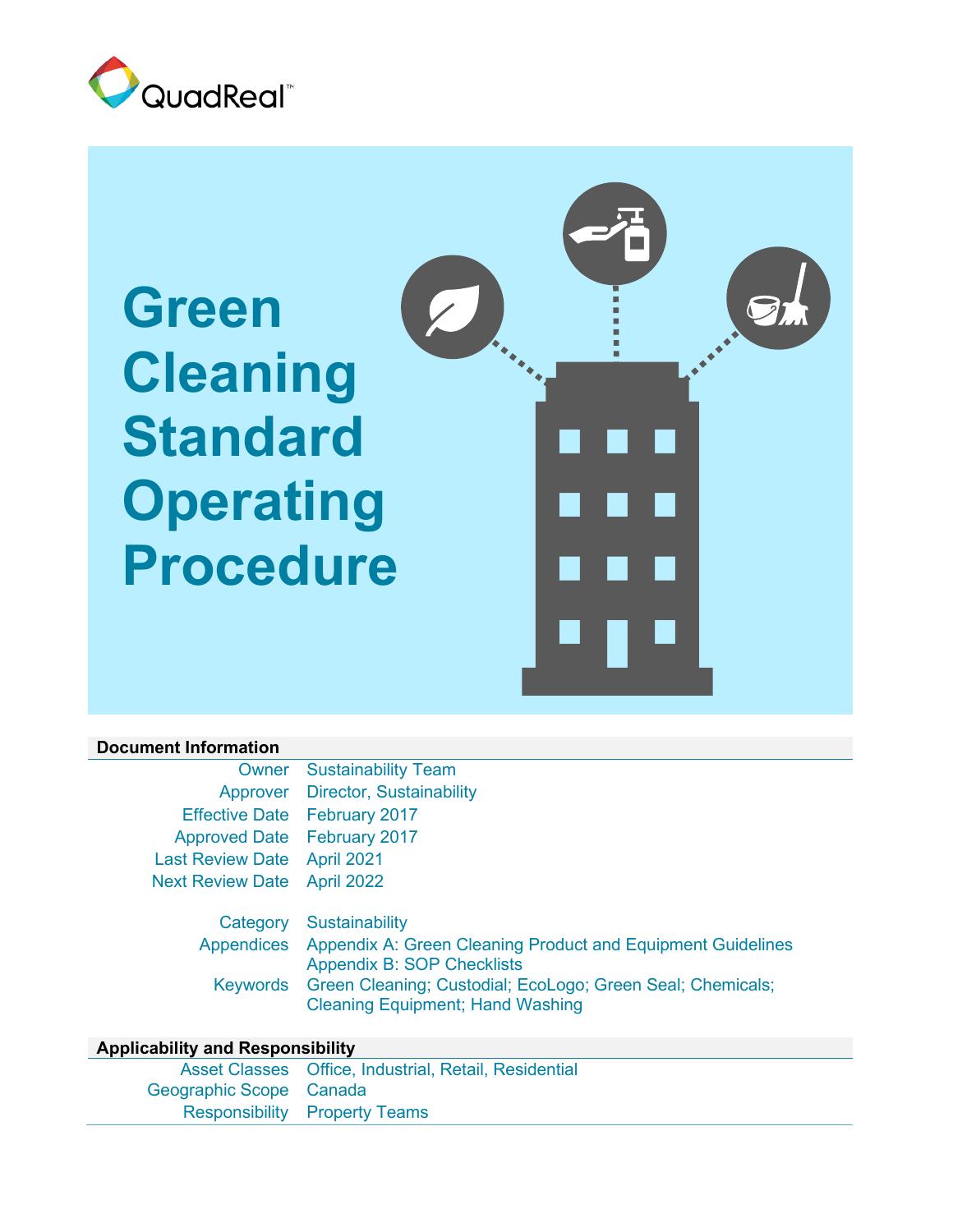

# **1. Purpose**

To provide guidance on green cleaning best practices. This document should be shared with third party cleaning vendors, and tenants where QuadReal does not have operational control.

# **2. Background**

Many cleaning products contain harmful chemicals that have a negative effect on full-time employees, tenants, residents and maintenance staff.

| W-       | <b>Adverse Health</b><br><b>Risks</b>                     | Exposure to these chemicals, either through inhalation or skin<br>absorption, can increase adverse health risks such as<br>reproductive problems and eye, skin, and respiratory irritation |
|----------|-----------------------------------------------------------|--------------------------------------------------------------------------------------------------------------------------------------------------------------------------------------------|
|          |                                                           |                                                                                                                                                                                            |
| 444<br>州 | <b>Negative</b><br><b>Environmental</b><br><b>Impacts</b> | Includes air and water pollution, bioaccumulation of toxic<br>substances in plants and animals, endocrine disruption in wildlife,<br>and ozone depletion                                   |

Therefore, QuadReal aims to provide high-performance green cleaning in its properties by using practices that emit fewer harmful compounds, improve air quality, and promote well-being of our building occupants.

# **3. Standard**

A green cleaning program ensures that the negative impact of using chemicals on people's health and the environment is minimized.

There are two broad areas of opportunity for improving green cleaning practices:

- 1. **Purchasing** green cleaning materials and equipment; and
- 2. **Implementing** strategies and initiatives that promote green cleaning awareness, training, and practices.

# **4. Asset Class Applicability**

This SOP is applicable to all QuadReal managed properties. Applicability is determined by asset class as per the table below. If a property does not have operational control, this document should be shared with tenants as a resource for implementing these best practices in their spaces.

*Note: Where a property is undergoing a building certification, additional procedures and tasks may be required. These will be determined on a case-by-case basis. Properties can reach out to the Sustainability Team for support.*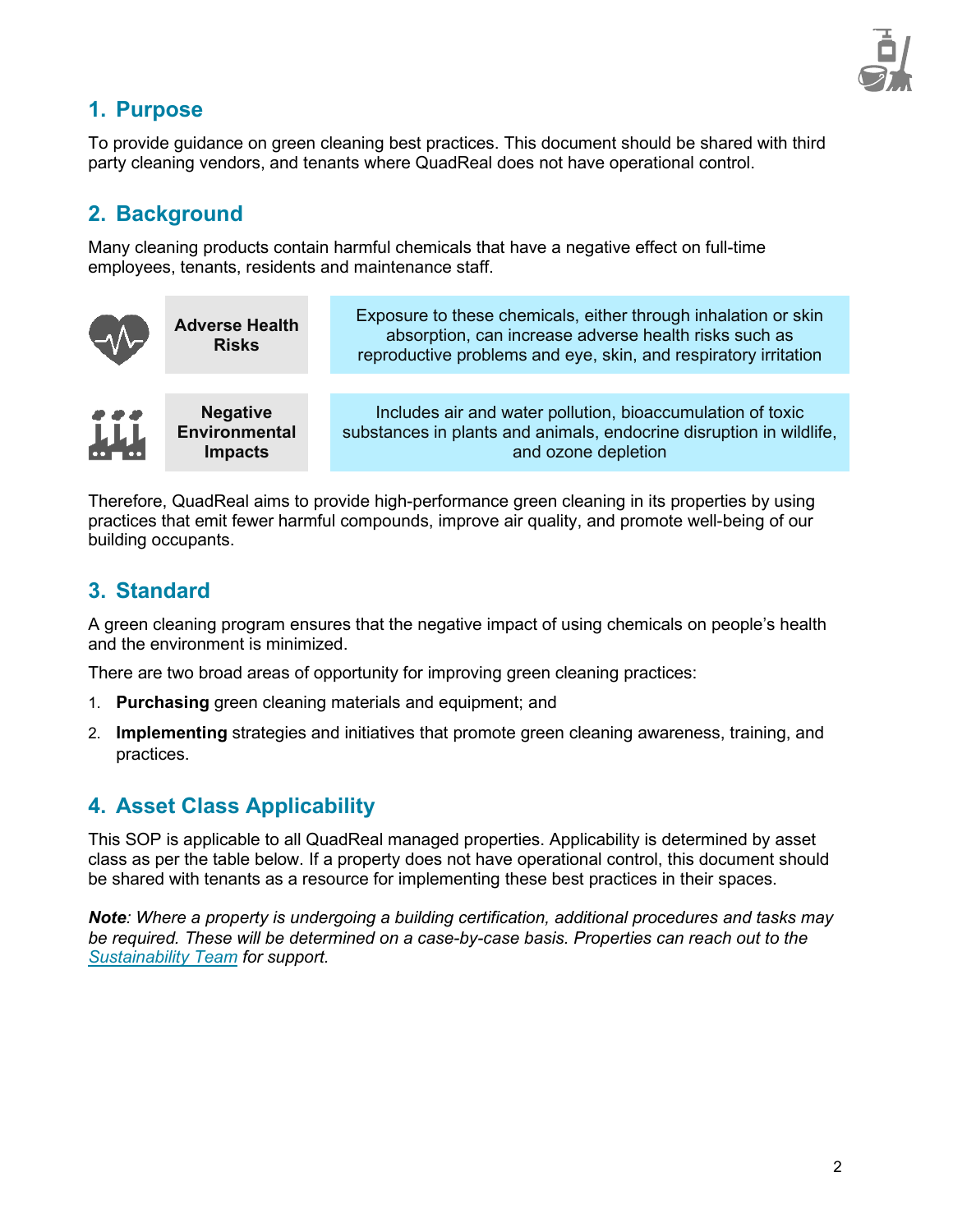

|              |                                                                                                    | <b>Commercial</b><br>Office $ $<br>Multi-Tenant<br>Mixed-Use | Multi-<br><b>Residential</b> | <b>Retail</b><br><b>Enclosed</b> | <b>Retail</b><br>Open-Air                                  | <b>Industrial</b> |
|--------------|----------------------------------------------------------------------------------------------------|--------------------------------------------------------------|------------------------------|----------------------------------|------------------------------------------------------------|-------------------|
|              | <b>ASSET CLASS</b><br><b>APPLICABILITY</b>                                                         | <b>FULL</b>                                                  | <b>FULL</b>                  | <b>FULL</b>                      | <b>PARTIAL</b>                                             | <b>PARTIAL</b>    |
|              | <b>SOP PROCEDURE ITEMS</b>                                                                         |                                                              |                              |                                  |                                                            |                   |
| $\mathbf{1}$ | <b>Purchase: Green</b><br>cleaning materials and<br>equipment                                      |                                                              | <b>Mandatory</b>             |                                  | <b>Exempt [Unless under</b><br>operational control]        |                   |
|              | 2. Ensure: Compliance of<br>third-party providers with<br>green cleaning standards                 |                                                              | <b>Mandatory</b>             |                                  | <b>Exempt [Unless under</b><br>operational control]        |                   |
| 3.           | <b>Implement:</b> Strategies to<br>promote and improve<br>hand hygiene                             |                                                              | <b>Mandatory</b>             |                                  | <b>Exempt [Unless under</b><br><b>operational control]</b> |                   |
|              | 4. Establish: Process for<br>addressing occupant<br>feedback and driving<br>continuous improvement |                                                              | <b>Mandatory</b>             |                                  | <b>Exempt [Unless under</b><br><b>operational control]</b> |                   |

# **5. Procedure**

## **5.1 Purchase green cleaning materials and equipment**

All contracts with cleaning vendors **must** include requirements for use of green cleaning products and equipment. For properties where the existing property cleaning contract does not provide guidance on procurement of specific green cleaning products and equipment, see list of *Green Cleaning Product and Equipment Guidelines* found in *Appendix A.* When existing cleaning contracts come up for renewal, Appendix A should be included in new contracts.

Any cleaning products or equipment purchased directly by the Property team must also follow the requirements listed in Appendix A.

#### **QuadReal Sustainability green cleaning criteria must be met for:**

- Cleaning products used in the building
- Floor care products and disinfectants
- Disposable janitorial paper products and trash bags
- Hand soaps and hand sanitizers
- Cleaning equipment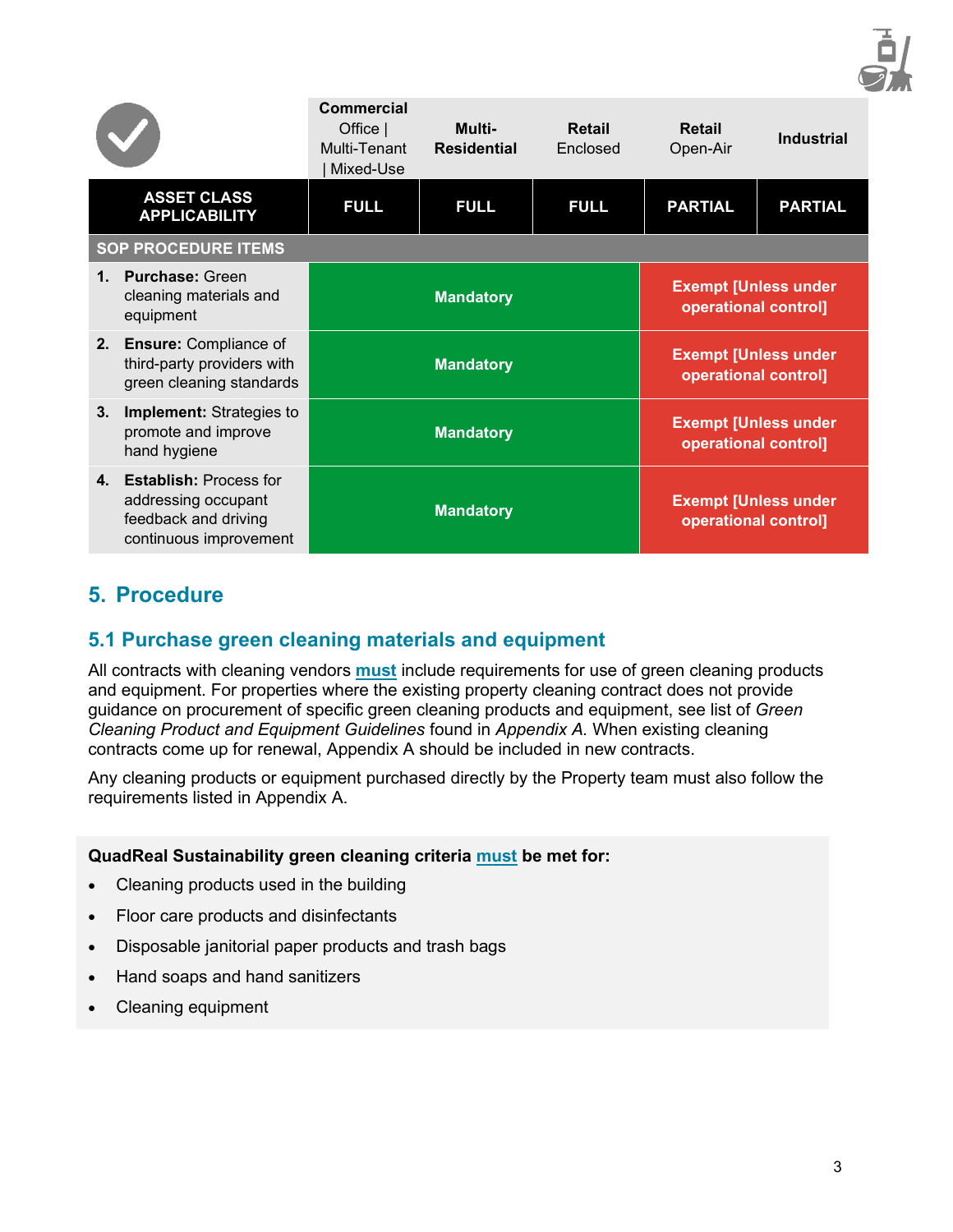

# **5.2 Ensure compliance of third-party providers with green cleaning standards**

Along with requirements for green cleaning products and equipment, contracts with cleaning vendors **must** address how the following green cleaning standards will be met:

- Effective cleaning of hard floor and carpet maintenance systems and how they will be consistently utilized, managed, and audited.
- Safe storage and handling procedures for cleaning chemicals used in the building.
- Mitigation plans for spills, leaks and chemical management.
- Conserving energy, water and chemicals used for cleaning.
- Protection of vulnerable building occupants.
- Staffing and training of maintenance personnel appropriate to the needs or requirements of the building (Property Managers are responsible for regular meetings with cleaning provider and staff).

**Note**: A green cleaning program is designed with vulnerable site populations (employees, occupants and visitors with asthma, other respiratory conditions, or sensitive or damaged skin) in mind by reviewing the products, equipment and processes intended to be used at the buildings. These methods may include but are not limited to the adjustments to:

- Cleaning procedures
- Frequencies and timing
- Product choices or similar adaptations

## **5.3 Implement strategies to promote and improve hand hygiene**

The following strategies for promoting and improving hand hygiene should be implemented at all properties:

- **Engage with cleaning staff**: Ensure proper and frequent hand hygiene and sanitation is addressed with all cleaning staff. Staff must be reminded and trained to wash hands thoroughly before and after starting work, breaks, handling of any chemicals, handling of food, and/or any other activity that warrants handwashing/sanitizing. Proper hand hygiene helps reduce the risk of illness, the spread of germs, and injury from certain chemicals/products.
- **Ensure availability of hand soaps**: All washroom facilities that are under operational control, including those in public areas and back-of-house spaces, shall include appropriate hand soaps (see Appendix A for sustainable hand soap requirements).
- **Promote awareness**:
	- $\circ$  Per regulations, hand-hygiene notices will be placed in all employee washrooms.
	- $\circ$  Where applicable, a hand sanitation station or a clear sign pointing to the nearest hand sanitation or handwashing station, is located at the entryway to areas intended for food consumption as per the WELL Standard.
	- $\circ$  Properties are encouraged to install permanent educational signs promoting and outlining the steps for handwashing in all washrooms under operational control as per the Fitwel certification guidelines.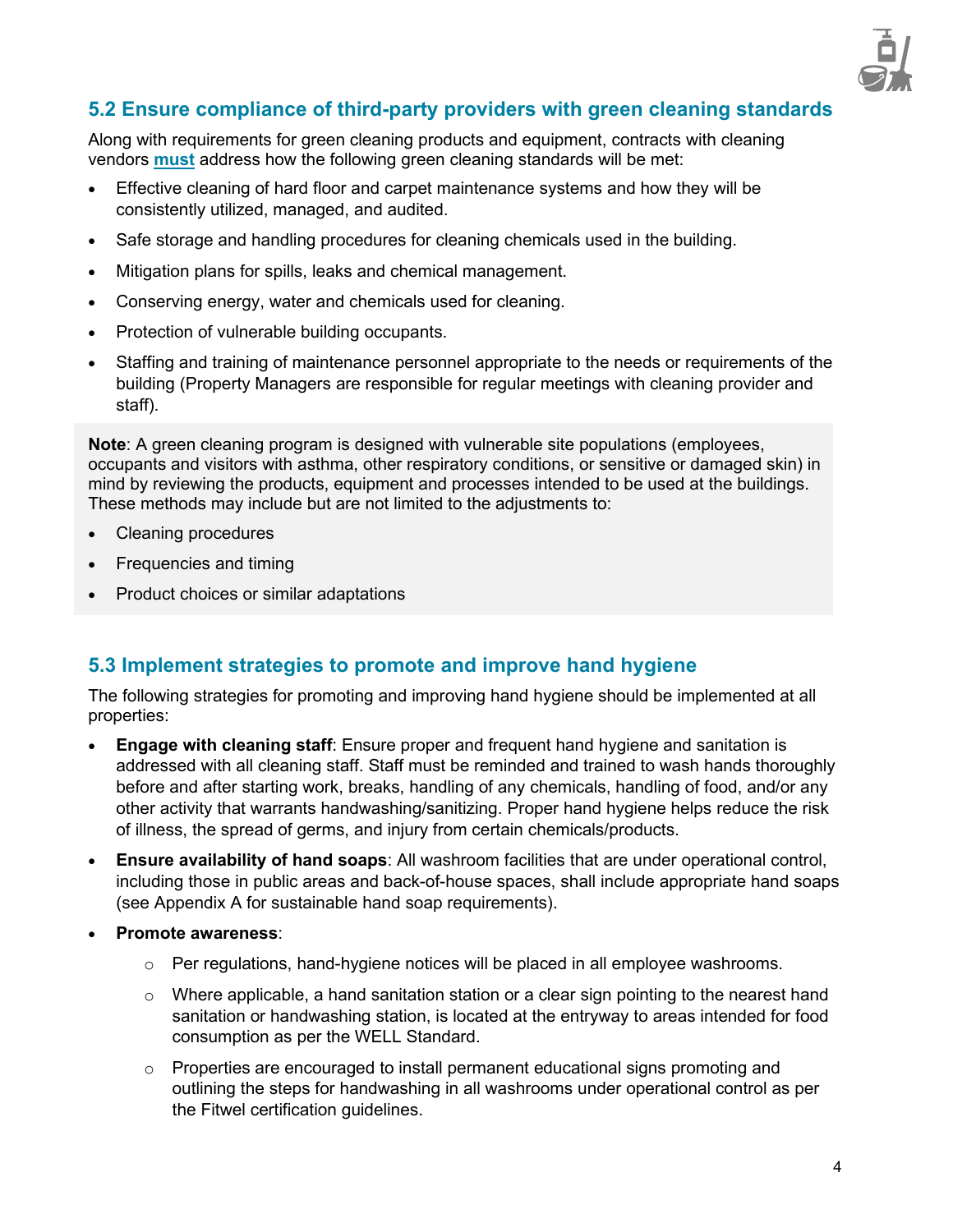

• **Provide disposable paper towels:** It is highly recommended that properties provide disposable paper towels in all washrooms under operational control rather than air dryers as per the WELL Standard.

For more information, refer to WELL Standard and Fitwel certification guidance on hand hygiene and handwashing supplies best practices.

# **5.4 Establish a process for addressing occupant feedback & driving continuous improvement**

Property Management to:

|   |                                                                                                                                           | <b>ACTION REQUIRED:</b>                                                                                                                                                             |
|---|-------------------------------------------------------------------------------------------------------------------------------------------|-------------------------------------------------------------------------------------------------------------------------------------------------------------------------------------|
|   | <b>Address Occupant</b><br><b>Feedback via: QR Connect</b>                                                                                | Review feedback and evaluate new technologies,<br>procedures, and processes to continually improve.<br>Conduct due diligence on any new technologies<br>before full implementation. |
| 펹 | <b>Address Occupant</b><br>Feedback via: Tenant<br>surveys with each building<br>occupant that address the<br>cleanliness of the building | Where unfavorable responses are collected, the<br>responsible party <b>must</b> work with the cleaning<br>vendor and building occupant to address the<br>issues.                    |
|   | <b>Drive Continuous</b><br><b>Operational Improvements</b>                                                                                | Cleaning vendors <b>will</b> work closely with supply<br>vendors to analyze new equipment, chemicals and<br>consumable product technologies for potential use<br>in the building.   |
|   |                                                                                                                                           |                                                                                                                                                                                     |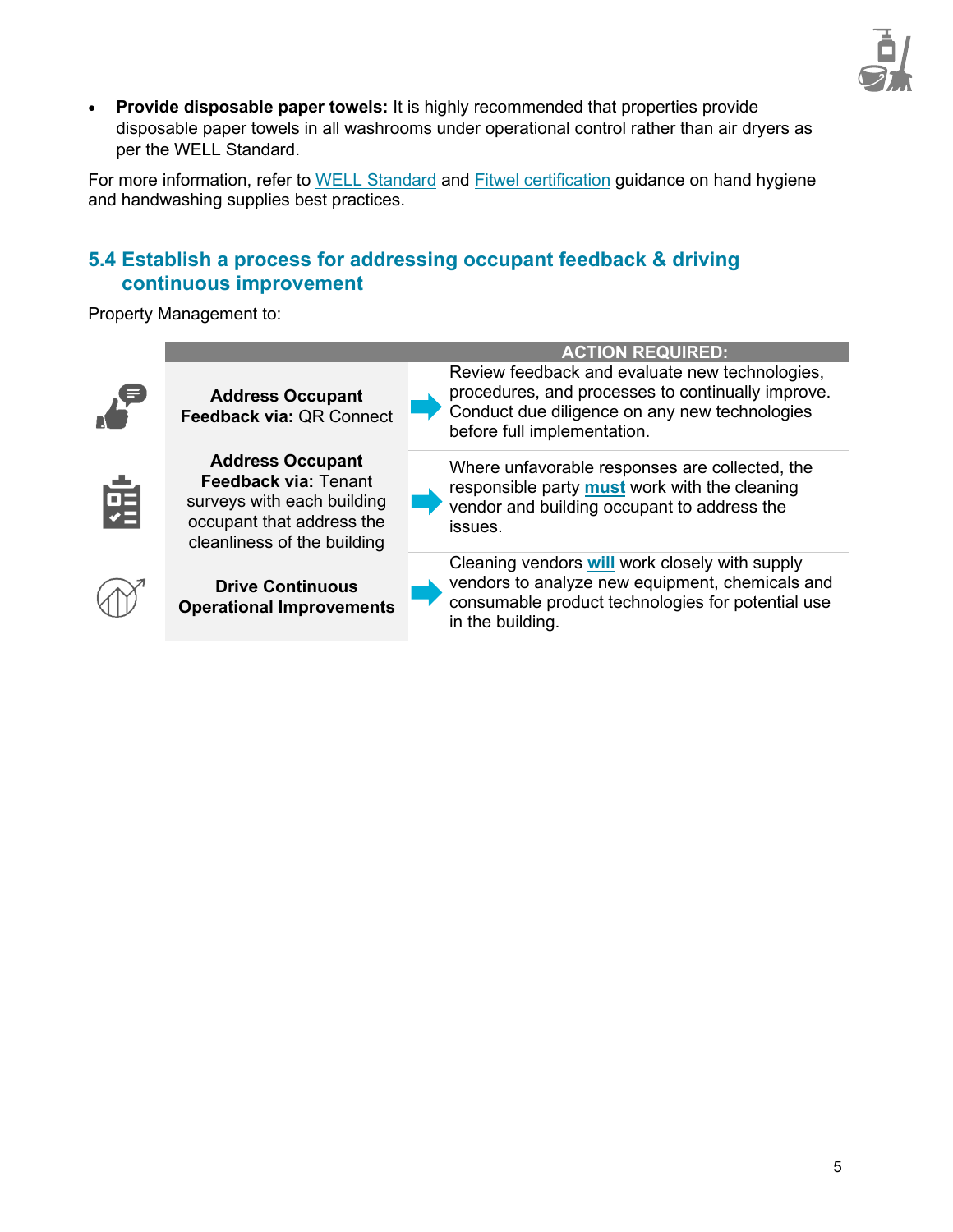

# **APPENDIX A:**

#### **GREEN CLEANING PRODUCT AND EQUIPMENT GUIDELINES**

Purchase sustainable cleaning and hard floor and carpet care products that meet the **sustainability criteria** as follows. A minimum of 50% of products must meet the criteria, but properties should aim for 100%.

#### **CLEANING PRODUCTS**

**The cleaning products used in the building must meet one or more of the following standards for the appropriate category:** 

| Hard surface cleaners (general purpose cleaners, bathroom cleaners, window<br>and glass cleaners, cleaners for cooking appliances, industrial cleaners,<br>degreasers, and dish washing detergents) | UL EcoLogo 2759<br><b>Green Seal GS-37</b><br><b>EPA Safer Choice</b> |
|-----------------------------------------------------------------------------------------------------------------------------------------------------------------------------------------------------|-----------------------------------------------------------------------|
| Biologically based cleaning and degreasing compounds                                                                                                                                                | UL EcoLogo 2792                                                       |
| Carpet cleaners, upholstery cleaners, and stain removers                                                                                                                                            | UL EcoLogo 2795                                                       |

#### **FLOOR CARE PRODUCTS AND DISINFECTANTS**

**Floor care products, disinfectants, or other products not addressed by the above standards must meet one or more of the following standards for the appropriate category:**

| Hard floor care products (floor finishes & sealers, strippers & neutralizers, and<br>restorers)                         | UL EcoLogo 2777<br><b>Green Seal GS-40</b> |
|-------------------------------------------------------------------------------------------------------------------------|--------------------------------------------|
| Non-biologically based digestion additives for cleaning (drain or grease trap<br>additives) and odour control additives | UL EcoLogo 2798                            |
| Biologically based drain or grease trap additives                                                                       | UL EcoLogo 2791                            |
| Biologically based odour control additives                                                                              | UL EcoLogo 2796                            |

#### **JANITORIAL PAPER PRODUCTS**

**Disposable janitorial paper products and trash bags must meet the minimum the requirements of one or more of the following programs for the applicable product category:** 

| UL EcoLogo 175<br><b>Green Seal GS-01</b><br>U.S. EPA Comprehensive Procurement Guidelines<br><b>FSC</b> certification<br>Made from rapidly renewable resources<br>Contain tree-free fibers |
|---------------------------------------------------------------------------------------------------------------------------------------------------------------------------------------------|
| U.S. EPA Comprehensive Procurement Guidelines                                                                                                                                               |
|                                                                                                                                                                                             |

#### **HAND SOAPS AND HAND SANITIZERS**

**Hand soaps must be fragrance free and meet one or more of the following standards:**

No antimicrobial agents (other than as a preservative) except where required by health codes and other regulations (i.e., food service and health care requirements)

| Hand cleaners and hand soaps |  |
|------------------------------|--|
|------------------------------|--|

Hand sanitizers **UL EcoLogo 2783** 



UL EcoLogo 2784 Green Seal GS-41 EPA Safer Choice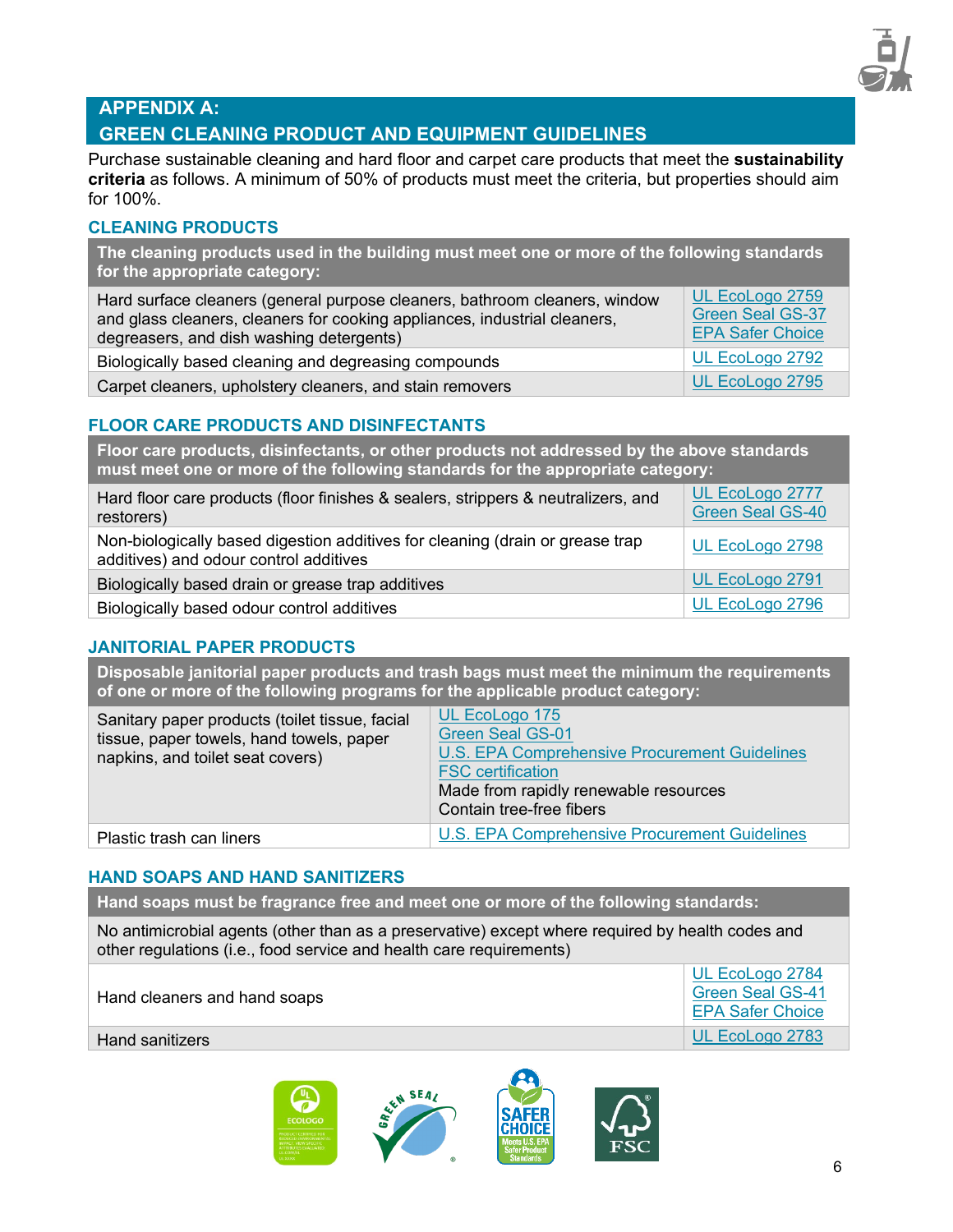

#### **CLEANING EQUIPMENT**

All powered cleaning equipment must have the following features:

- 1. **Safeguards**, such as rollers or rubber bumpers, to avoid damage to building surfaces.
- 2. **Ergonomic design** to minimize vibration, noise, and user fatigue, as reported in the user manual in accordance with ISO 5349-1 for arm vibrations, ISO 2631–1 for vibration to the whole body, and ISO 11201 for sound pressure at operator's ear.
- 3. As applicable, **environmentally preferable batteries** (e.g. gel, absorbent glass mat, lithium-ion) except in applications requiring deep discharge and heavy loads where performance or battery life is reduced by the use of sealed batteries.

In addition to the above, specific cleaning equipment must meet the following requirements:

| <b>Equipment</b>                                                                                                             | <b>Requirements</b>                                                                                                                                                                                                                                                                                     |
|------------------------------------------------------------------------------------------------------------------------------|---------------------------------------------------------------------------------------------------------------------------------------------------------------------------------------------------------------------------------------------------------------------------------------------------------|
| <b>Vacuum cleaners</b>                                                                                                       | Certified by the Carpet and Rug Institute Seal of Approval/Green<br>$\bullet$<br>Label Vacuum Program; and<br>Operate with a maximum sound level of 70 dBA in accordance with<br>$\bullet$<br>ISO 11201.                                                                                                |
| <b>Carpet extraction</b><br>equipment (for<br>restorative deep cleaning)                                                     | Certified by the Carpet and Rug Institute's Seal of Approval Deep<br>$\bullet$<br>Cleaning Extractors and Deep Cleaning Systems program.                                                                                                                                                                |
| <b>Powered floor</b><br>maintenance equipment<br>(including electric and<br>battery powered floor<br>buffers and burnishers) | Equipped with such as vacuums, guards, or other devices for<br>$\bullet$<br>capturing fine particulates; and<br>Operate with a maximum sound level of 70 dBA, in accordance with<br>$\bullet$<br>ISO 11201.                                                                                             |
| <b>Propane-powered floor</b><br>equipment                                                                                    | High-efficiency, low-emissions engines with catalytic converters and<br>$\bullet$<br>mufflers that meet the California Air Resources Board or EPA<br>standards for the specific engine size; and<br>Operate with a sound level of 90 dBA or less, in accordance with<br>$\bullet$<br>ISO 11201.         |
| <b>Automated scrubbing</b><br>machines                                                                                       | Equipped with variable-speed feed pumps; and either: (1) on-board<br>$\bullet$<br>chemical metering to optimize the use of cleaning fluids or (2)<br>dilution control systems for chemical refilling; or<br>Scrubbing machines may use tap water only, with no added<br>$\bullet$<br>cleaning products. |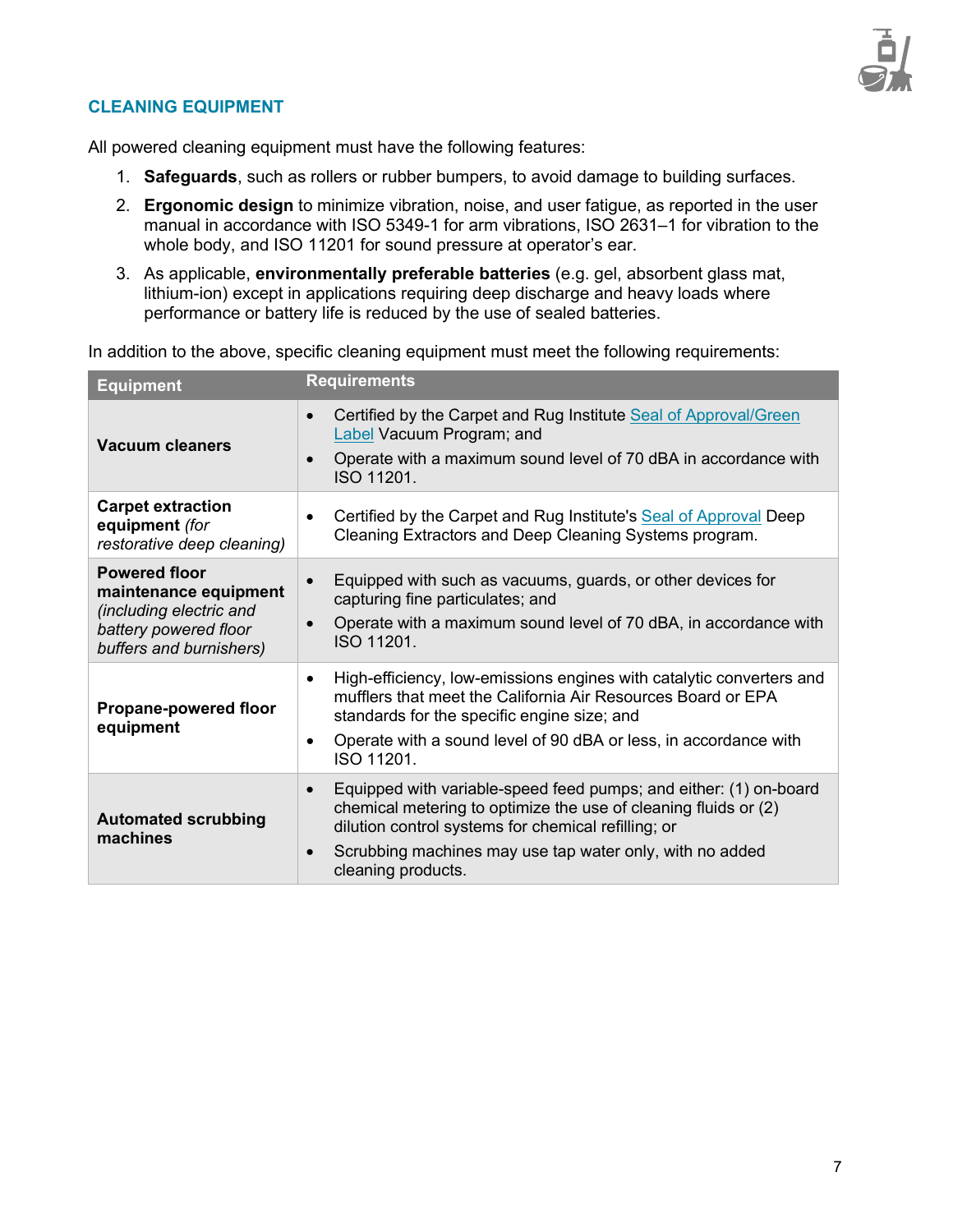# **APPENDIX B: SOP CHECKLISTS**



# **ASSET CLASS: COMMERCIAL OFFICE | ENCLOSED RETAIL | MULTI-RESIDENTIAL**

#### **SOP CHECKLIST: GREEN CLEANING**

| ltem |                                                                |                                                                                                                                                                                                                                                                                                                                                                                                                                                                                                                                                                                         | Check  |
|------|----------------------------------------------------------------|-----------------------------------------------------------------------------------------------------------------------------------------------------------------------------------------------------------------------------------------------------------------------------------------------------------------------------------------------------------------------------------------------------------------------------------------------------------------------------------------------------------------------------------------------------------------------------------------|--------|
|      |                                                                | 1. Share this document with third party cleaning providers.                                                                                                                                                                                                                                                                                                                                                                                                                                                                                                                             | П      |
|      | $\circ$<br>$\circ$<br>$\circ$<br>$\circ$                       | 2. Check if the cleaning contract provides cleaning materials procurement information, or<br>guidance on procurement of specific green cleaning products and equipment. Ensure it<br>meets guidelines outlined in Appendix A for the following products at minimum:<br>Cleaning products used in the building<br>Floor care products and disinfectants<br>Disposable janitorial paper products and trash bags<br>Hand soaps and hand sanitizers                                                                                                                                         | Fт     |
|      | $\circ$                                                        | Cleaning equipment                                                                                                                                                                                                                                                                                                                                                                                                                                                                                                                                                                      |        |
|      | $\circ$<br>$\circ$<br>$\circ$<br>$\circ$<br>$\circ$<br>$\circ$ | 3. Check if the contracts with vendors address the following:<br>Effective cleaning of hard floor and carpet maintenance systems and how they<br>will be consistently utilized, managed, and audited.<br>Safe storage and handling procedures for cleaning chemicals used in the<br>building.<br>Mitigation plans for spills, leaks and chemical management.<br>Conserving energy, water and chemicals used for cleaning.<br>Protection of vulnerable building occupants.<br>Staffing and training of maintenance personnel appropriate to the needs or<br>requirements of the building | П      |
|      |                                                                | 4. Confirm Property Manager holds regular meetings with cleaning provider and staff.                                                                                                                                                                                                                                                                                                                                                                                                                                                                                                    | $\Box$ |
|      |                                                                | 5. Address proper and frequent hand hygiene and sanitation with all cleaning staff.                                                                                                                                                                                                                                                                                                                                                                                                                                                                                                     | $\Box$ |
|      |                                                                | 6. Remind and train cleaning staff to wash hands thoroughly before and after starting work,<br>breaks, handling of any chemicals, handling of food, and/or any other activity that<br>warrants hand washing/sanitizing.                                                                                                                                                                                                                                                                                                                                                                 | □      |
|      |                                                                | 7. Include appropriate hand soaps in all washroom facilities that are under operational<br>control, including those in public areas and back-of-house spaces.                                                                                                                                                                                                                                                                                                                                                                                                                           | $\Box$ |
|      |                                                                | 8. As per regulations, place hand-hygiene notices in all employee restrooms.                                                                                                                                                                                                                                                                                                                                                                                                                                                                                                            | $\Box$ |
|      |                                                                | 9. Refer to WELL Standard and Fitwel certification guidance on hand hygiene and<br>handwashing supplies best practices, and implement as appropriate.                                                                                                                                                                                                                                                                                                                                                                                                                                   | П      |
|      |                                                                | 10. Address occupant feedback as it relates to improving green cleaning practices:                                                                                                                                                                                                                                                                                                                                                                                                                                                                                                      | П      |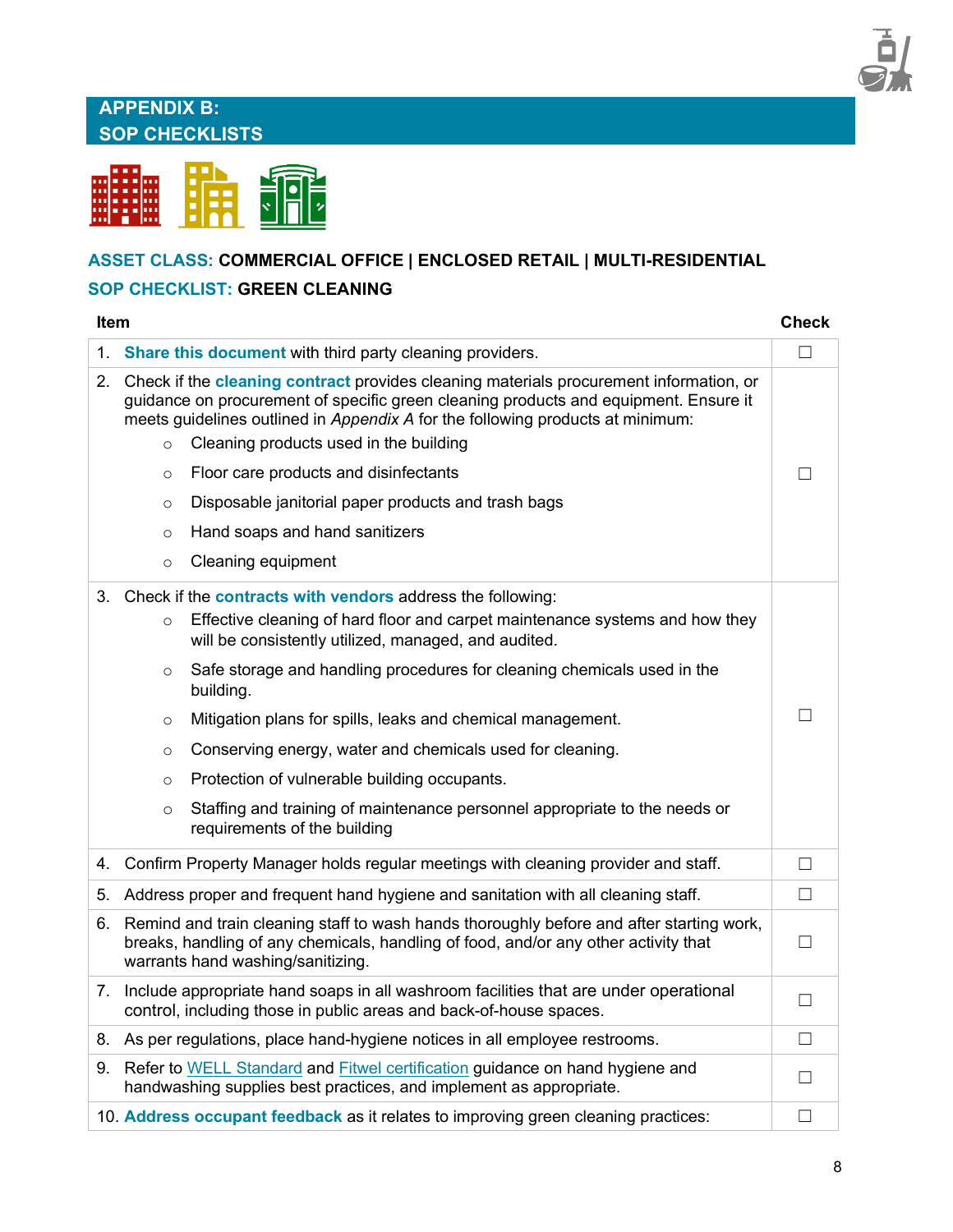

| <b>Item</b> |                                                                                                                                                                                       | Check |
|-------------|---------------------------------------------------------------------------------------------------------------------------------------------------------------------------------------|-------|
| $\circ$     | Review feedback from QR Connect on green cleaning and evaluate new<br>technologies, procedures, and processes.                                                                        |       |
| $\circ$     | Conduct due diligence on any new technologies before full implementation.                                                                                                             |       |
| $\circ$     | Review tenant survey results - where unfavorable responses are collected, the<br>responsible party will work with the cleaning vendor and building occupant to<br>address the issues. |       |
|             | 11. Put in place continuous operational improvements to enhance green cleaning<br>practices at the property:                                                                          |       |
| $\circ$     | Cleaning vendors are working with supply vendors to analyze new equipment,<br>chemicals and consumable product technologies for potential use in the<br>building.                     |       |